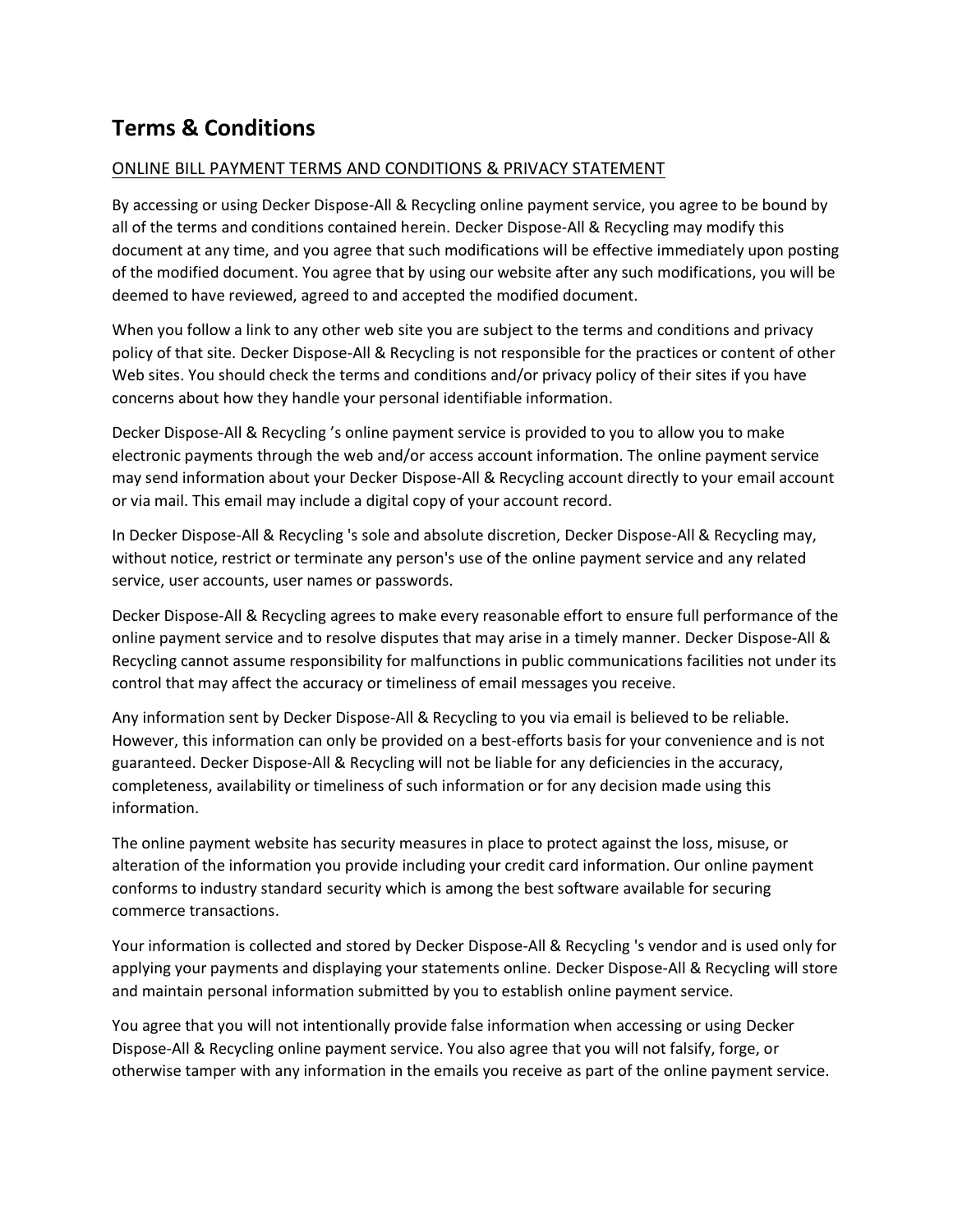DECKER DISPOSE-ALL & RECYCLING DOES NOT MAKE ANY WARRANTIES CONCERNING THE ONLINE PAYMENT SERVICE INCLUDING, WITHOUT LIMITATION, ANY WARRANTIES OF MERCHANTABILITY, FITNESS FOR A PARTICULAR PURPOSE OR NON-INFRINGEMENT OF THIRD PARTY PROPRIETARY RIGHTS UNLESS DISCLAIMING SUCH WARRANTIES IS PROHIBITED BY LAW. DECKER DISPOSE-ALL & RECYCLING MAKES NO WARRANTIES OTHER THAN THOSE EXPRESSLY SET FORTH HEREIN. DECKER DISPOSE-ALL & RECYCLING WILL NOT BE LIABLE FOR ANY DAMAGES OF ANY KIND ARISING FROM THE USE OF THIS SITE, INCLUDING, BUT NOT LIMITED TO, DIRECT, INDIRECT, INCIDENTAL, CONSEQUENTIAL AND PUNITIVE DAMAGES. FURTHER, YOU ARE SOLELY RESPONSIBLE FOR ANY DAMAGE TO YOUR COMPUTER SYSTEM OR LOSS OF DATA THAT MAY RESULT FROM THE DOWNLOADING OF ANY MATERIAL. NO ADVICE OR INFORMATION, WHETHER ORAL OR WRITTEN, OBTAINED BY YOU FROM DECKER DISPOSE-ALL & RECYCLING OR THROUGH DECKER DISPOSE-ALL & RECYCLING ON-LINE PAYMENT SERVICE WILL CREATE ANY WARRANTY NOT EXPRESSLY STATED IN THESE TERMS AND CONDITIONS. YOU EXPRESSLY AGREE THAT YOUR USE OF THIS SITE IS AT YOUR SOLE RISK.

You agree to defend, indemnify and hold harmless Decker Dispose-All & Recycling , and its officers, officials, directors, employees, agents, successors or assigns from any and all claims, liabilities, costs, and expenses (including reasonable attorneys' and experts' fees) arising in any way from your use of the Online Bill Payment website and service or the placement or transmission of any message, information, software or other materials or content on or through the electronic bill pay and payments website by you or users of your user account or related to any violation of these Terms and Conditions by you or users of your account.

In addition, please take note of the following guidelines, which will assist you in detecting certain types of Internet and e-mail fraud (i.e. "phishing").

Decker Dispose-All & Recycling will never send you an e-mail requesting you to validate personal information. Decker Dispose-All & Recycling will never ask you to update your social security number, date of birth, or driver license number via email.

#### Refund Policy

In the event that your payment to us was charged to your credit card in error, we will honor your request to refund the original transaction and refund your payment in full, as long as the request is made within ninety days from the transaction processing date.

The period of ninety days will begin from the transaction processing date. Be aware that credit card refunds can take anywhere from 3-10 days to reflect on your credit card account. We reserve the right to revise this policy at any time.

#### Privacy Statement

Decker Dispose-All & Recycling is committed to protecting your online privacy and the confidentiality of personal information you may provide while interacting with us on the web. This policy seeks to clarify our efforts and activities on the subject of privacy and related topics. Decker Dispose-All & Recycling has created this policy statement in order to demonstrate Decker Dispose-All & Recycling 's commitment to privacy.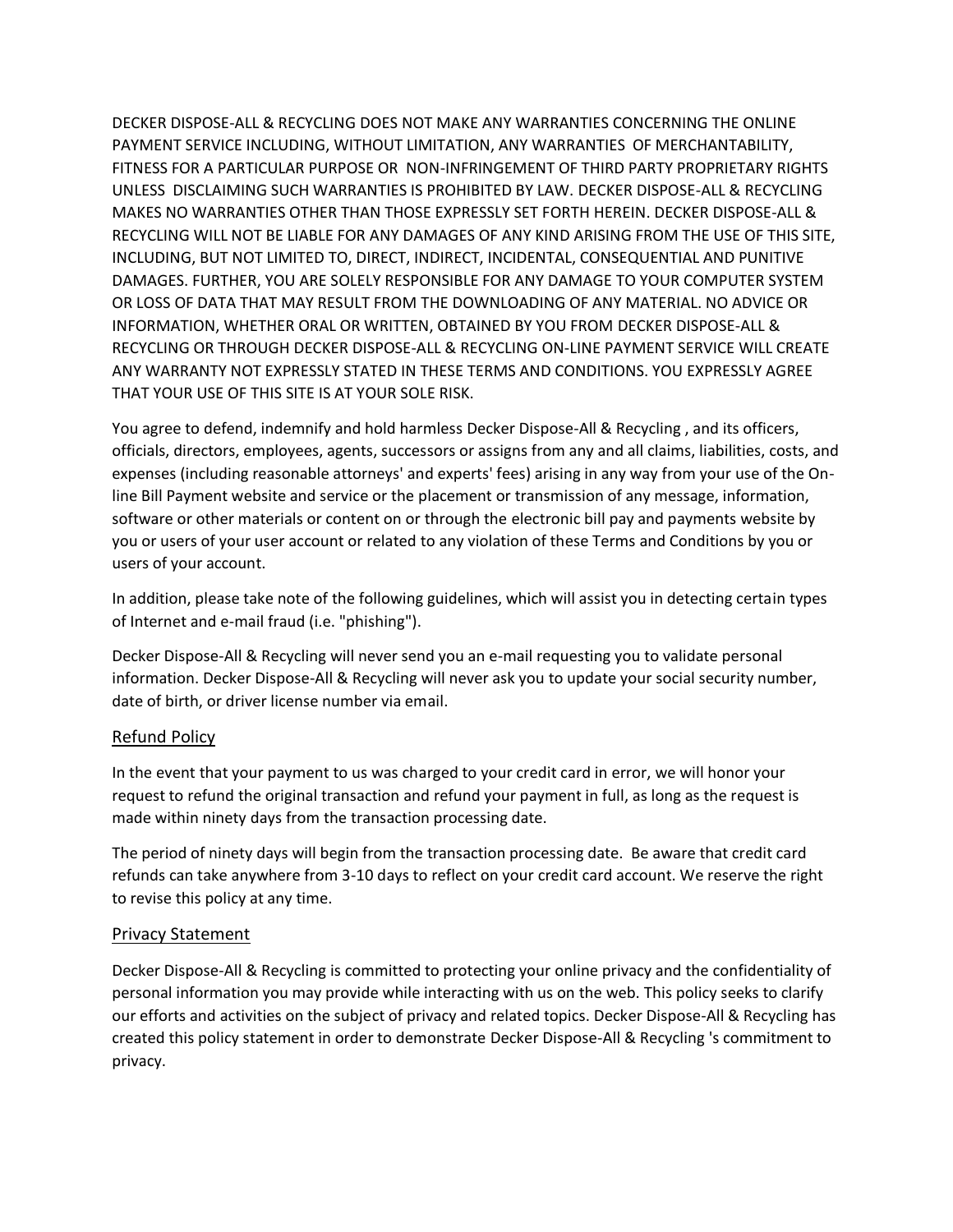When you follow a link to any other web site you are subject to the privacy policy of that site. Decker Dispose-All & Recycling is not responsible for the privacy practices or content of other Web sites. You should check the privacy policy of their sites if you have concerns about how they handle your personal identifiable information.

## Collection of Personal Information

No personally identifiable information is automatically collected about visitors who simply browse this site or who download information from it. Decker Dispose-All & Recycling does not release any information about the collection of IP addresses to any third party, except under court order, subpoena or as required by law.

Our web servers maintain logs of user activity in order to help us manage the web site. Information stored in these logs does not identify you personally. The logs store such things as the domain name and IP address from which you accessed our web site; the type of browser and operating system you used; the date and time you accessed our site; the pages you visited; and the country or region of the world from which you accessed this site.

Decker Dispose-All & Recycling staff may use this information to learn how many visitors, where the visitors are located, which parts of our web site are of most interest to visitors, and other facts that will help us improve the web site and the services we offer.

### If You Send Us Personal Information

Decker Dispose-All & Recycling values your use of this site and values your feedback. If you participate in a survey or send us an e-mail, your e-mail address and the other information you volunteered will be collected. Visitors who request services through this site may be required to furnish additional information in order to provide the service requested. The additional information collected will be no more specific than if the visitor were requesting the service by any other means, including by telephone or an in-person visit to a Decker Dispose-All & Recycling facility. We may share this information with a government agency or organization as required to be disclosed by law, subpoena or court order.

We provide information about your accounts or other personally identifiable data to third parties only when the information is necessary to complete a transaction you initiated, or when the law, court order or subpoena requires disclosure. We may share the aggregate (statistical) information with third parties without reference to individual information. We may e-mail you regarding billing or service-related issues.

### Security of Your Personal Information

While no web site can protect itself against all eventualities, every effort is made to protect any sensitive personal information you give us. We will not rent, sell or give away any information identifying you individually (name, address, phone number, etc.) to a third party for marketing or mailing list purposes without your permission. We will also not disclose credit card information, except for purposes related to your credit card transaction, or with your permission, or as required by law.